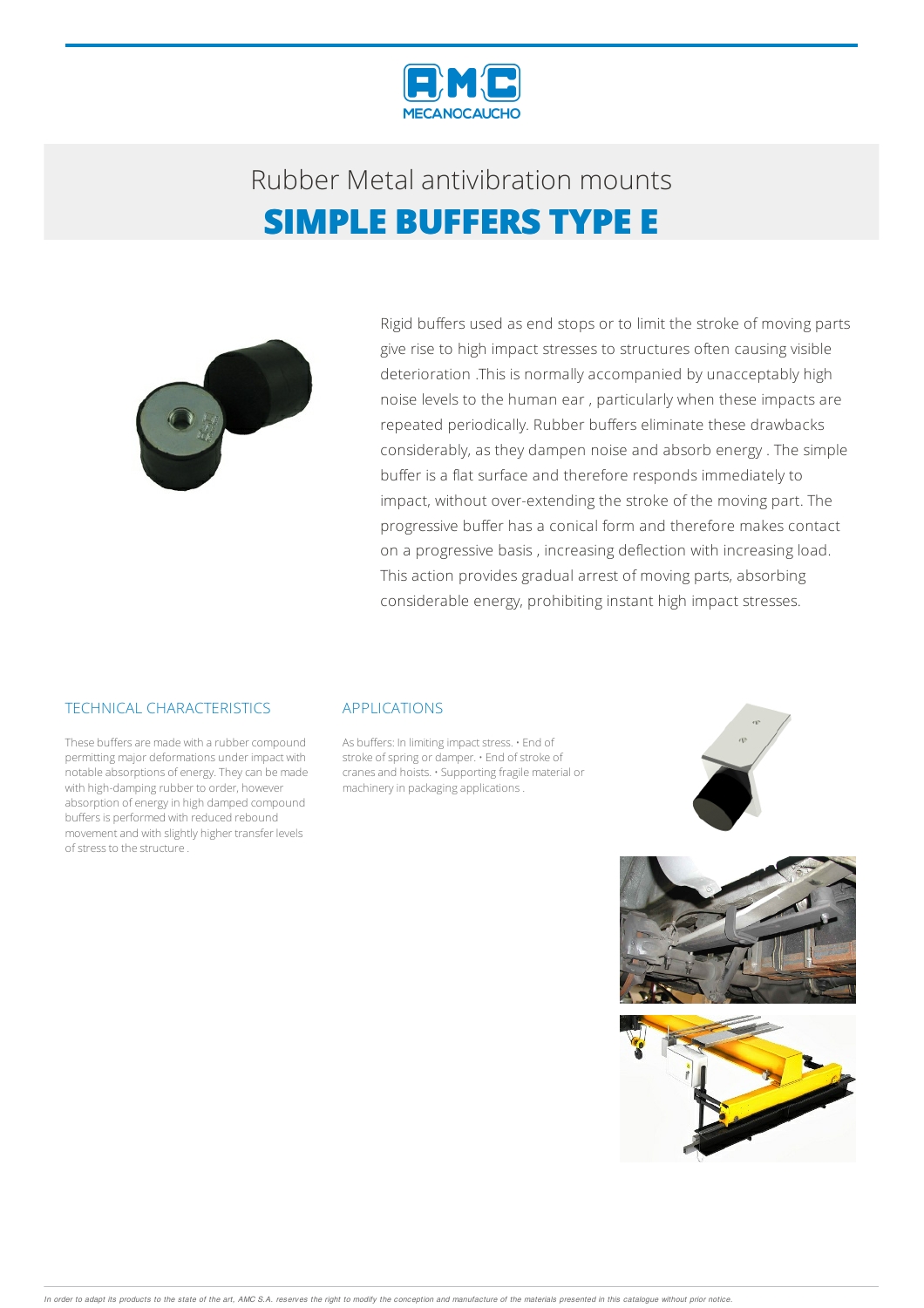

# **SIMPLE BUFFERS TYPE E**

DRAWINGS



| <b>Type</b>                 | $\mathbf{A}$<br>(mm.) | B.<br>(mm.) | $\mathsf{C}$<br>(mm.) | <b>COMPRESSION</b><br>LOAD Max. daN | <b>COMPRESSION</b><br>DEFLECT. Mm. | Code   |
|-----------------------------|-----------------------|-------------|-----------------------|-------------------------------------|------------------------------------|--------|
|                             | 12,5                  | 10          | $M-5$                 | 12                                  | $\overline{2}$                     | 111001 |
|                             | 12,5                  | 15          | $M-5$                 | 10                                  | 3                                  | 111002 |
|                             | 12,5                  | 20          | $M-5$                 | 8                                   | 3,5                                | 111003 |
|                             | 16                    | 10          | $M-5$                 | 20                                  | 1,5                                | 111004 |
|                             | 16                    | 15          | $M-5$                 | 20                                  | 3                                  | 111005 |
| SIMPLE BUFFERS TYPE E 12-25 | 16                    | 20          | $M-5$                 | 15                                  | $\overline{4}$                     | 111006 |
|                             | 16                    | 25          | $M-5$                 | 15                                  | 5                                  | 111007 |
|                             | 20                    | 8,5         | $M-6$                 | 40                                  | 1,5                                | 111008 |
|                             | 20                    | 15          | $M-6$                 | 35                                  | $\overline{4}$                     | 111009 |
|                             | 20                    | 20          | $M-6$                 | 30                                  | 5                                  | 111010 |
|                             | 20                    | 25          | $M-6$                 | 30                                  | 5,5                                | 111011 |
|                             | 20                    | 30          | $M-6$                 | 25                                  | $\overline{7}$                     | 111012 |
|                             | 25,5                  | 10          | $M-6$                 | 80                                  | $\overline{2}$                     | 111091 |
|                             | 25,5                  | 15          | M-6                   | 60                                  | 3,5                                | 111092 |
|                             | 25,5                  | 20          | $M-6$                 | 55                                  | 4,5                                | 111093 |
|                             | 25,5                  | 25          | $M-6$                 | 50                                  | 6                                  | 111094 |
|                             | 25,5                  | 30          | $M-6$                 | 50                                  | 8                                  | 111095 |
|                             | 25,5                  | 10          | $M-8$                 | 80                                  | $\overline{2}$                     | 111013 |
|                             | 25,5                  | 15          | $M-8$                 | 60                                  | 3,5                                | 111014 |
|                             | 25,5                  | 19          | $M-8$                 | 55                                  | 4,5                                | 111015 |
|                             | 25,5                  | 22          | $M-8$                 | 50                                  | 5,5                                | 111016 |
|                             | 25,5                  | 25          | $M-8$                 | 50                                  | 6                                  | 111017 |
|                             | 25,5                  | 30          | $M-8$                 | 50                                  | 8                                  | 111018 |
|                             | 25,5                  | 40          | $M-8$                 | 50                                  | 10                                 | 111019 |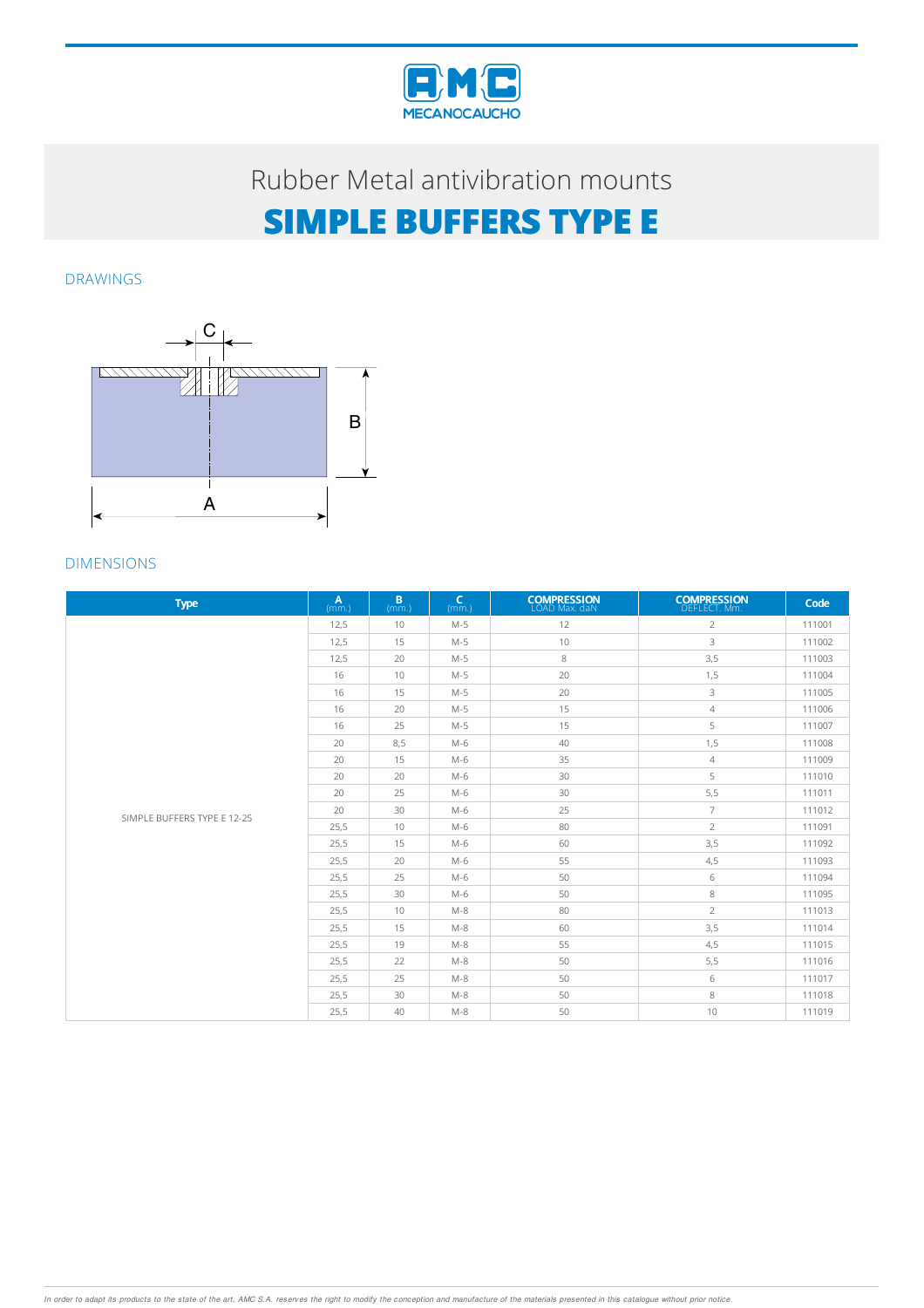

# **SIMPLE BUFFERS TYPE E**

DRAWINGS



| <b>Type</b>                 | $\mathbf{A}$<br>(mm.) | B.<br>(mm.) | $\mathsf{C}$<br>(mm.) | <b>COMPRESSION</b><br>LOAD Max. daN | <b>COMPRESSION</b><br>DEFLECT. Mm. | Code   |
|-----------------------------|-----------------------|-------------|-----------------------|-------------------------------------|------------------------------------|--------|
|                             | 30                    | 15          | $M-8$                 | 90                                  | 3                                  | 111020 |
|                             | 30                    | 22          | $M-8$                 | 80                                  | 5                                  | 111021 |
|                             | 30                    | 25          | $M-8$                 | 75                                  | 6, 5                               | 111101 |
|                             | 30                    | 30          | $M-8$                 | 70                                  | 8                                  | 111022 |
|                             | 30                    | 40          | $M-8$                 | 60                                  | $\overline{9}$                     | 111023 |
|                             | 40                    | 20          | $M-8$                 | 160                                 | 5                                  | 111112 |
|                             | 40                    | 25          | $M-8$                 | 150                                 | 6                                  | 111113 |
|                             | 40                    | 28          | $M-8$                 | 150                                 | 6                                  | 111114 |
|                             | 40                    | 30          | $M-8$                 | 150                                 | 6                                  | 111115 |
|                             | 40                    | 35          | $M-8$                 | 120                                 | 8                                  | 111116 |
| SIMPLE BUFFERS TYPE E 30-50 | 40                    | 40          | $M-8$                 | 120                                 | 10                                 | 111117 |
|                             | 40                    | 45          | $M-8$                 | 120                                 | 11                                 | 111118 |
|                             | 40                    | 20          | $M-10$                | 160                                 | 5                                  | 111024 |
|                             | 40                    | 25          | $M-10$                | 150                                 | 6                                  | 111110 |
|                             | 40                    | 28          | M-10                  | 150                                 | 6                                  | 111025 |
|                             | 40                    | 30          | $M-10$                | 150                                 | 6                                  | 111111 |
|                             | 40                    | 35          | $M-10$                | 120                                 | 8                                  | 111026 |
|                             | 40                    | 40          | $M-10$                | 120                                 | 10                                 | 111027 |
|                             | 40                    | 45          | $M-10$                | 120                                 | 11                                 | 111028 |
|                             | 50                    | 20          | M-10                  | 300                                 | 5                                  | 111121 |
|                             | 50                    | 25          | $M-10$                | 300                                 | 6                                  | 111029 |
|                             | 50                    | 30          | $M-10$                | 275                                 | $\overline{7}$                     | 111122 |
|                             | 50                    | 35          | $M-10$                | 250                                 | 8                                  | 111030 |
|                             | 50                    | 40          | $M-10$                | 210                                 | 10                                 | 111123 |
|                             | 50                    | 45          | $M-10$                | 190                                 | 11                                 | 111031 |
|                             | 50                    | 50          | $M-10$                | 170                                 | 11                                 | 111124 |
|                             | 50                    | 60          | $M-10$                | 150                                 | 11                                 | 111032 |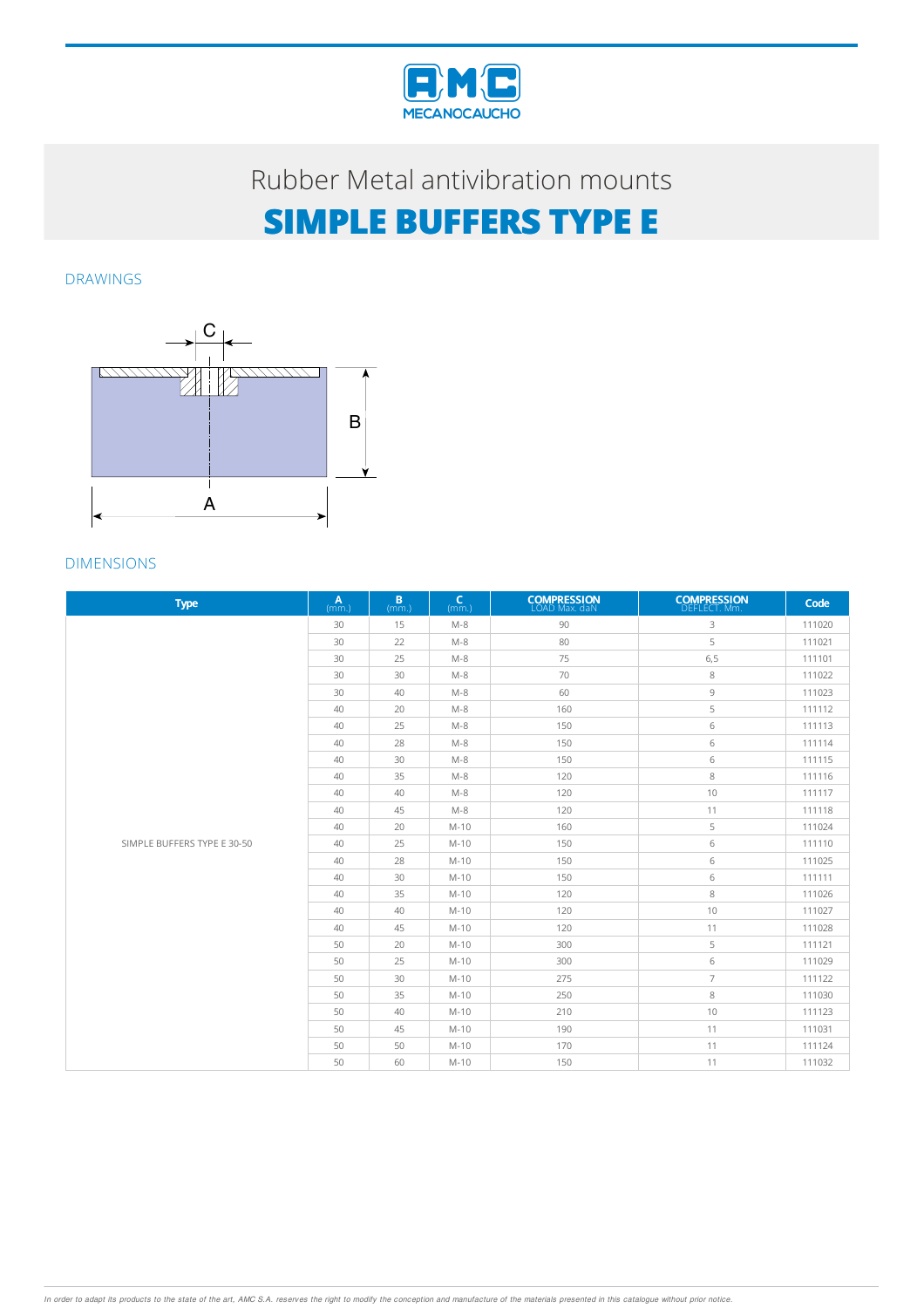

# **SIMPLE BUFFERS TYPE E**

DRAWINGS



| <b>Type</b>                 | $\mathbf{A}$<br>(mm.) | B.<br>(mm.) | $\mathsf{C}$<br>(mm.) | <b>COMPRESSION</b><br>LOAD Max. daN | <b>COMPRESSION</b><br>DEFLECT. Mm. | Code   |
|-----------------------------|-----------------------|-------------|-----------------------|-------------------------------------|------------------------------------|--------|
|                             | 60                    | 25          | $M-10$                | 400                                 | 6                                  | 111033 |
|                             | 60                    | 36          | $M-10$                | 300                                 | $\overline{9}$                     | 111034 |
|                             | 60                    | 45          | $M-10$                | 250                                 | 11                                 | 111035 |
|                             | 60                    | 60          | $M-10$                | 200                                 | 12                                 | 111036 |
|                             | 70                    | 35          | $M-10$                | 450                                 | 8                                  | 111037 |
|                             | 70                    | 50          | $M-10$                | 350                                 | 11                                 | 111038 |
| SIMPLE BUFFERS TYPE E 60-95 | 70                    | 60          | $M-10$                | 300                                 | 12                                 | 111039 |
|                             | 70                    | 70          | $M-10$                | 300                                 | 14                                 | 111040 |
|                             | 75                    | 25          | $M-12$                | 650                                 | $\overline{7}$                     | 111041 |
|                             | 75                    | 40          | $M-12$                | 500                                 | $\circ$                            | 111042 |
|                             | 75                    | 45          | $M-12$                | 500                                 | 10                                 | 111043 |
|                             | 75                    | 55          | $M-12$                | 450                                 | 11                                 | 111044 |
|                             | 80                    | 30          | $M-14$                | 950                                 | $\overline{7}$                     | 111045 |
|                             | 80                    | 40          | $M-14$                | 600                                 | 9                                  | 111046 |
|                             | 80                    | 50          | $M-14$                | 550                                 | 10                                 | 111047 |
|                             | 80                    | 55          | $M-14$                | 550                                 | 11                                 | 111048 |
|                             | 80                    | 70          | $M-14$                | 500                                 | 13                                 | 111049 |
|                             | 80                    | 75          | $M-14$                | 450                                 | 14                                 | 111050 |
|                             | 95                    | 40          | M-16                  | 1200                                | 8                                  | 111051 |
|                             | 95                    | 55          | M-16                  | 1000                                | 11                                 | 111052 |
|                             | 95                    | 60          | M-16                  | 800                                 | 12                                 | 111053 |
|                             | 95                    | 75          | $M-16$                | 700                                 | 13                                 | 111054 |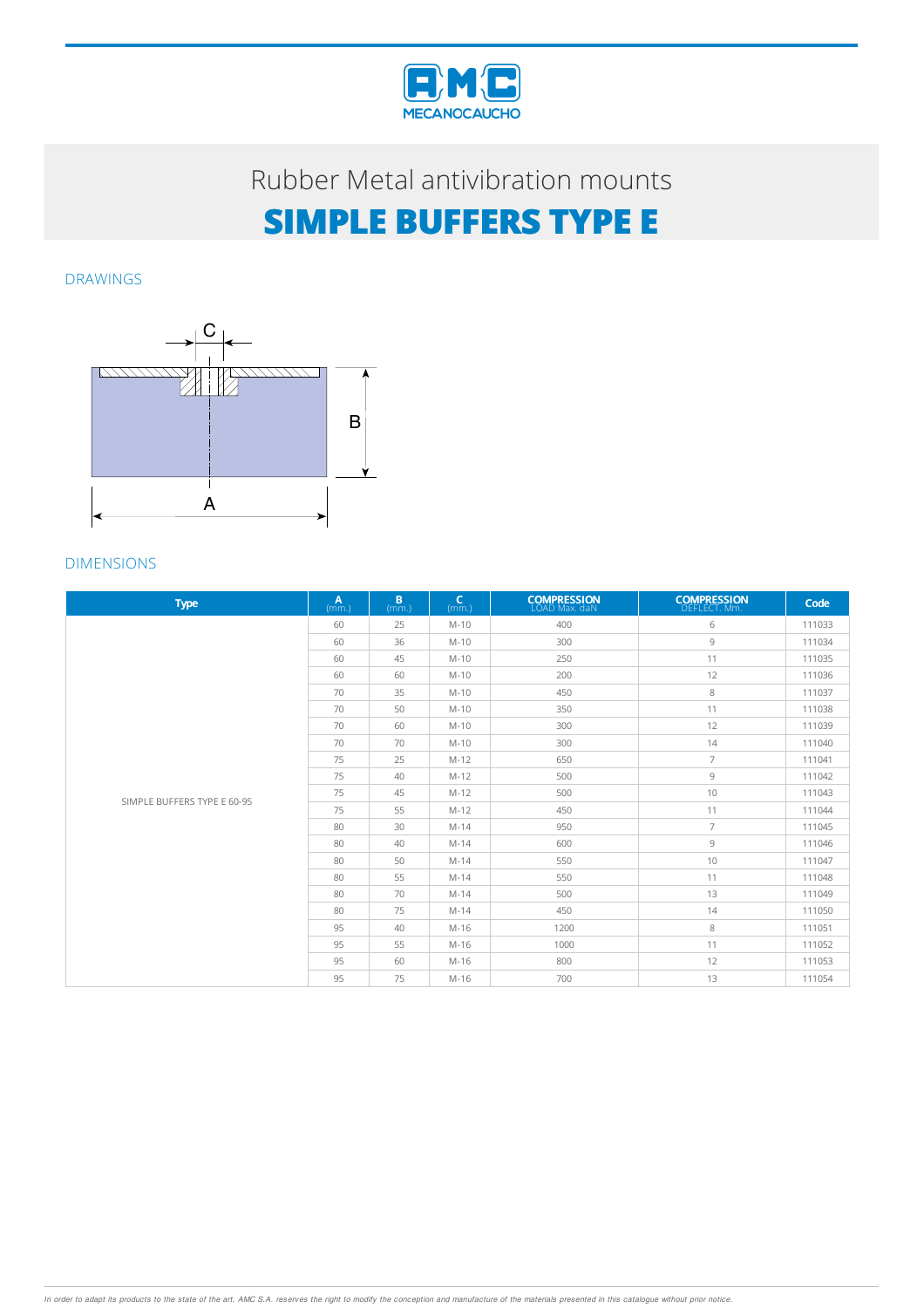

# **SIMPLE BUFFERS TYPE E**

DRAWINGS



| <b>Type</b>                   | A<br>(mm.) | B<br>(mm.) | $\mathsf{C}$<br>(mm.) | <b>COMPRESSION</b><br>LOAD Max. daN | <b>COMPRESSION</b><br>DEFLECT. Mm. | Code   |
|-------------------------------|------------|------------|-----------------------|-------------------------------------|------------------------------------|--------|
| SIMPLE BUFFERS TYPE E 105-150 | 105        | 50         | M-16                  | 1200                                | 9                                  | 111055 |
|                               | 105        | 75         | M-16                  | 1000                                | 13                                 | 111056 |
|                               | 105        | 100        | M-16                  | 800                                 | 16                                 | 111057 |
|                               | 120        | 50         | M-16                  | 1500                                | 9                                  | 111058 |
|                               | 120        | 75         | M-16                  | 1200                                | 13                                 | 111059 |
|                               | 120        | 100        | M-16                  | 1000                                | 16                                 | 111060 |
|                               | 130        | 50         | M-16                  | 1600                                | 9                                  | 111062 |
|                               | 130        | 75         | M-16                  | 1450                                | 13                                 | 111063 |
|                               | 130        | 100        | M-16                  | 1200                                | 16                                 | 111064 |
|                               | 150        | 50         | $M-20$                | 1800                                | 9                                  | 111065 |
|                               | 150        | 75         | $M-20$                | 1650                                | 13                                 | 111066 |
|                               | 150        | 100        | $M-20$                | 1400                                | 16                                 | 111067 |